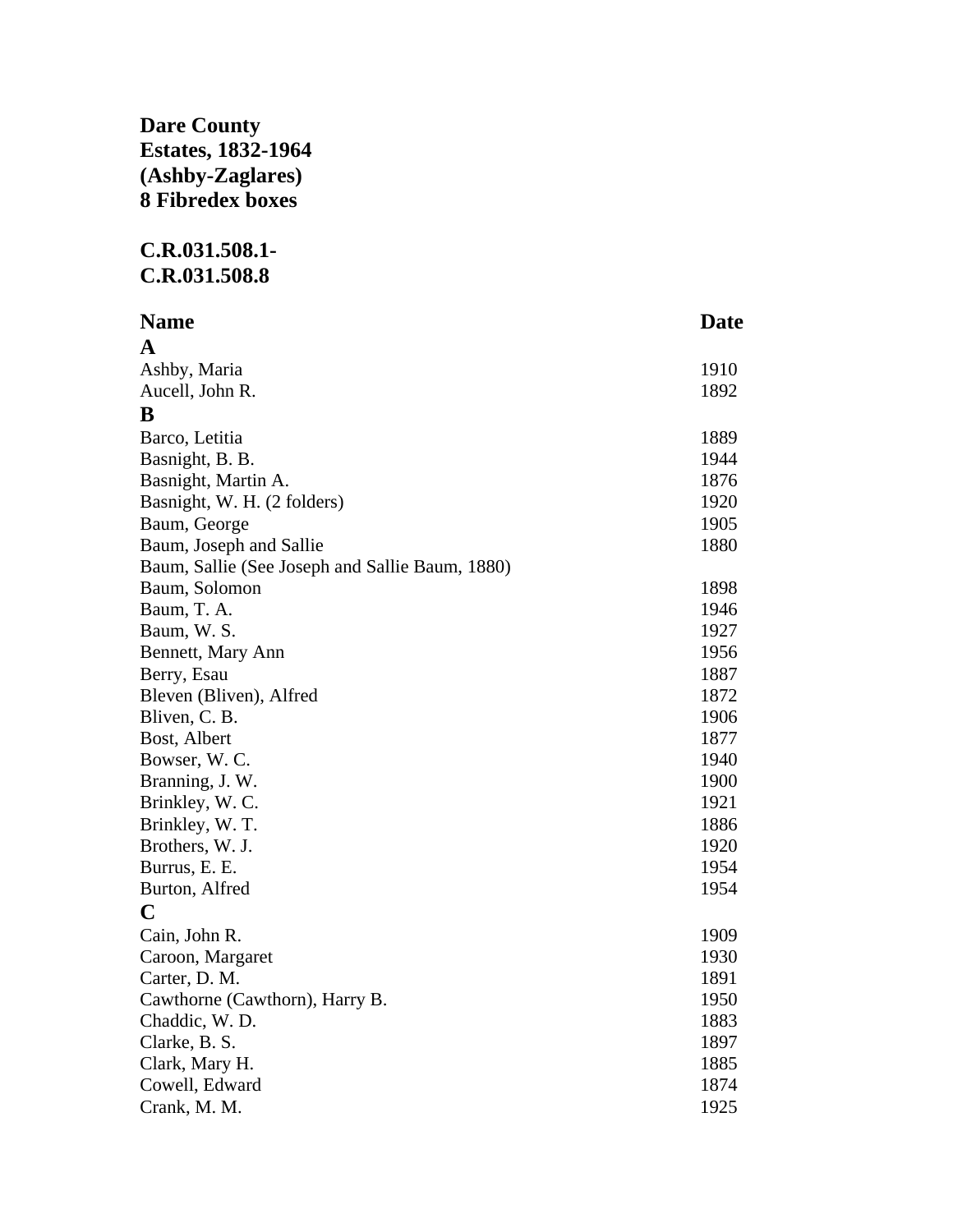| <b>Name</b>                             | Date |
|-----------------------------------------|------|
| Creef, Valentine                        | 1880 |
| Cudworth, John M.                       | 1952 |
| D                                       |      |
| Daniels, E. R.                          | 1939 |
| Daniels, G. G.                          | 1893 |
| Daniels, J. M.                          | 1877 |
| Daniels, James E.                       | 1930 |
| Daniels, M. W.                          | 1943 |
| Dile (Dill $?$ ), E. A.                 | 1872 |
| Dough, D. L.                            | 1874 |
| Dough, Hattie                           | 1937 |
| Dough, Thomas A.                        | 1892 |
| Dowdy, John                             | 1872 |
| E                                       |      |
| Etheridge, Adam D.                      | 1868 |
|                                         | 1945 |
| Etheridge, Amanda<br>Etheridge, John B. | 1881 |
|                                         | 1871 |
| Etheridge, Nathan                       | 1910 |
| Etheridge, P. H.                        |      |
| Etheridge, Tart                         | n.d. |
| Etheridge, Tart (Todd)                  | 1870 |
| Evans, B. V.                            | 1919 |
| Evans, James A.                         | 1929 |
| Evans, Richard Carroll                  | 1925 |
| Evenston, Basnight                      | 1900 |
| $\mathbf F$                             |      |
| Farrow, A.C.                            | 1871 |
| Farrow, Henry                           | 1874 |
| Farrow, Henry,                          | 1883 |
| Farrow, Hezekiah D.                     | 1860 |
| Fearing, D. B.                          | 1941 |
| Forbes, C. W.                           | 1932 |
| Foster, Charles M.                      | 1878 |
| Foster, Jesse                           | 1874 |
| Fox, $D. P.$                            | 1895 |
| Fulcher, Benja L.                       | 1870 |
| Fulcher, Cythia A.                      | 1950 |
| Fulcher, David                          | 1899 |
| G                                       |      |
| Gallop, M. P.                           | 1940 |
| Gravely, P. K.                          | 1962 |
| Gray, J. Curtis                         | 1962 |
| Gray, S.C.                              | 1907 |
| Gray, Wallace D.                        | 1898 |
| Guest, Amy (See John S. Phipps, 1964)   |      |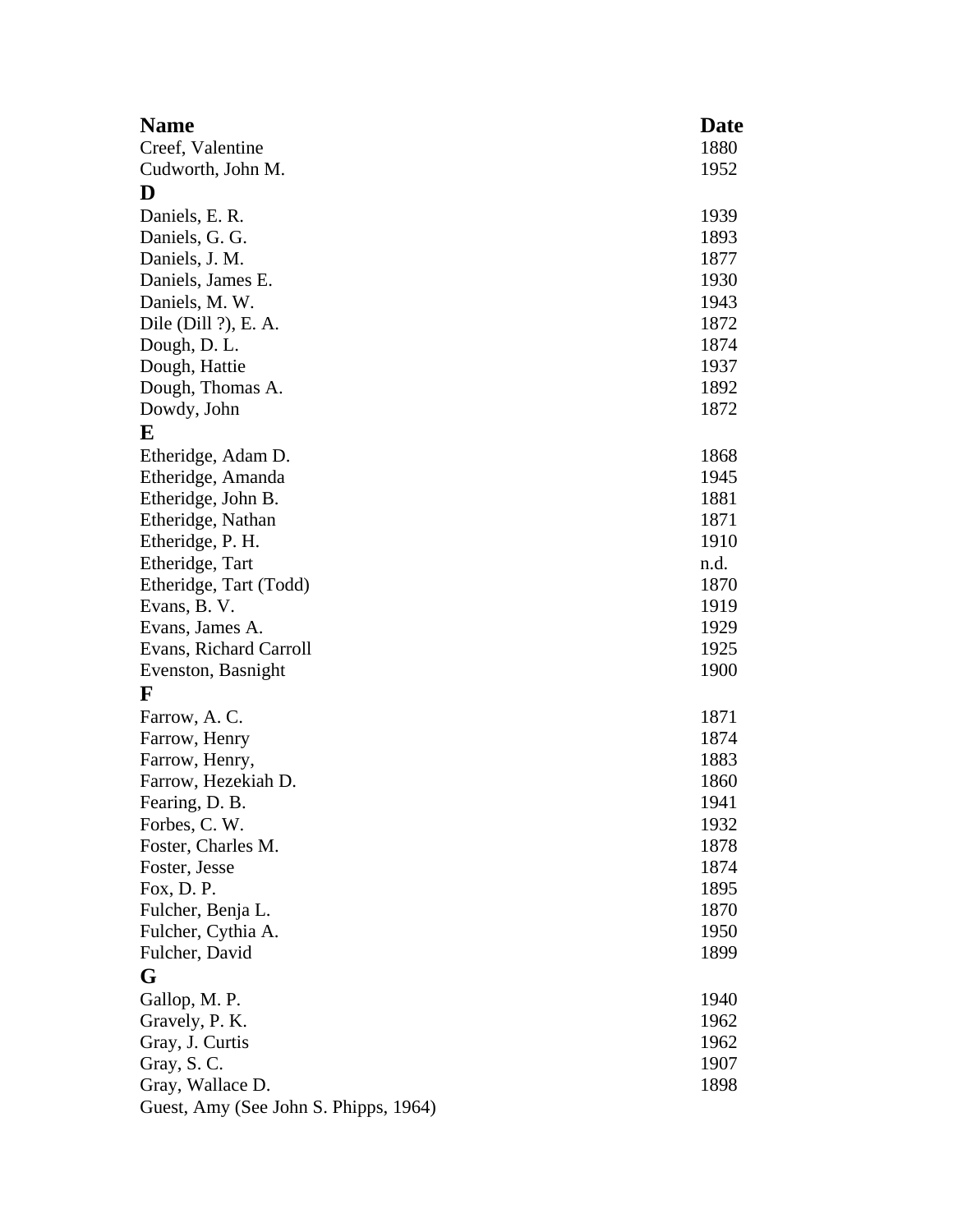| <b>Name</b>                                      | Date |
|--------------------------------------------------|------|
| $\bf H$                                          |      |
| Hartley, A. J.                                   | 1941 |
| Hayman, M. D.                                    | 1929 |
| Hayman, Mathias M.                               | 1875 |
| Hays, W. M.                                      | 1879 |
| Hays, William                                    | 1888 |
| Holmes, Henry                                    | 1877 |
| Hooper, Edward R.                                | 1872 |
| Hopkins, Daniel A.                               | 1946 |
| Hueth, Allen R.                                  | 1928 |
| ${\bf J}$                                        |      |
| Jarvis, Samuel B.                                | 1872 |
| Jennett, Benjamin                                | 1874 |
| Jennett, Joseph C.                               | 1866 |
| Jennett, Joseph E.                               | 1883 |
| Jennett (Jeannette), William                     | 1861 |
| Johnson, McKinley                                | 1931 |
| Johnson, William S.                              | 1882 |
| Jones, Asa W.                                    | 1941 |
| Jones, E.W.                                      | 1873 |
| K                                                |      |
| Kramer, William F.                               | 1963 |
| L                                                |      |
| Latham, David                                    | 1936 |
| Lester, Charles                                  | 1896 |
| Lester, William                                  | 1896 |
| Liverman, W. H.                                  | 1924 |
| Ludington, Dwight M.                             | 1915 |
| M                                                |      |
| Mann, Edward (3 folders)                         | 1865 |
| Mann, Emma W. (See Henry D. Mann, 1958)          | 1961 |
| Mann, Henry D. (Also Emma W. Mann, 1961)         | 1958 |
| Mann, Lewis S.                                   | 1882 |
| Mann, Pealage (Peleg) S.                         | 1883 |
| Mason, S.W.                                      | 1899 |
| Meekins, Damon G.                                | 1879 |
| Meekins, Esther (See Also William Meekins, 1832) | 1861 |
| Meekins, Frances A.                              | 1881 |
| Meekins, T. S.                                   | 1954 |
| Meekins, William (Also Esther Meekins, 1861)     | 1832 |
| Midget, O.O.                                     | 1915 |
| Midgett, Adrain C.                               | 1953 |
| Midgett, Cora M.                                 | 1907 |
| Midgett, Cornelius P. (2 folders)                | 1960 |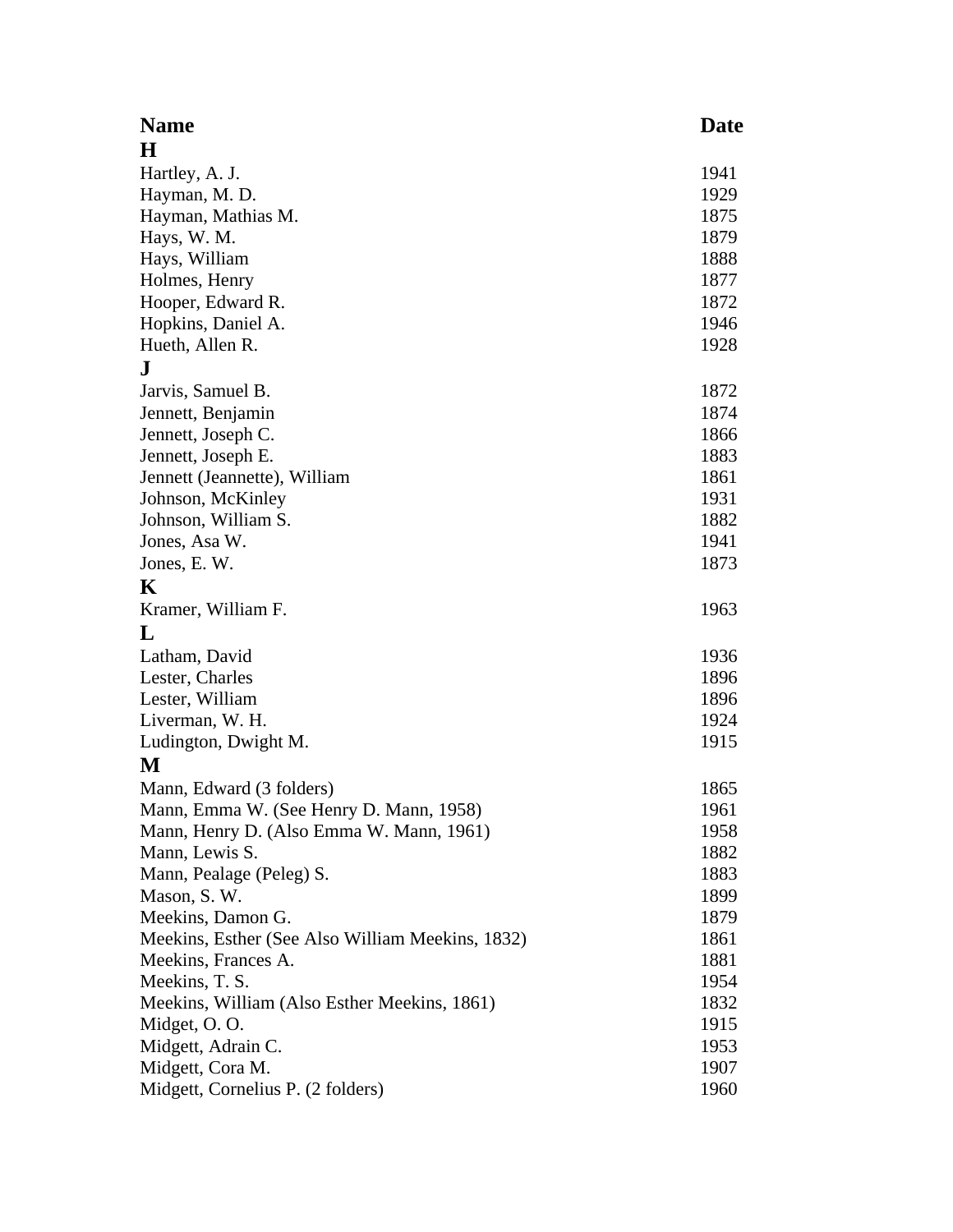| <b>Name</b>                                 | Date |
|---------------------------------------------|------|
| Midgett, E. B., Jr.                         | 1919 |
| Midgett, Edward                             | 1877 |
| Midgett, J. H.                              | 1867 |
| Midgett, Jethro H.                          | 1873 |
| Midgett, John Allen                         | 1943 |
| Midgett, L.                                 | 1899 |
| Midgett, L. N.                              | 1924 |
| Midgett, Lloyd W.                           | 1956 |
| Midgett, Marcus L.                          | 1889 |
| Midgett, Samuel N.                          | 1878 |
| Midgett, Thomas C.                          | 1875 |
| Midgett, Thos. M.                           | n.d. |
| Midgett, W. F.                              | 1888 |
| Midgett, William, Jr.                       | 1962 |
| Mott, Willett                               | 1868 |
| Murphy, R. B. K.                            | 1898 |
| N                                           |      |
| Nixon, Francis                              | 1896 |
| O                                           |      |
| O'Neal, Ivey F.                             | 1887 |
| Owens, James                                | 1891 |
| P                                           |      |
| Pain, Sanderson                             | 1874 |
| Payne, H. G.                                | 1962 |
| Payne, N.O.                                 | 1940 |
| Phipps, John S. (Also Amy Guest)            | 1964 |
| Powers, Robert                              | 1877 |
| Pugh, M. C.                                 | 1934 |
| Pugh, Richard                               | 1924 |
| Pugh, S.C.                                  | 1913 |
| Pugh, W.D.                                  | 1871 |
| Q                                           |      |
| Quidly, Hezekiah                            | 1895 |
| R                                           |      |
| Reyburn, John E.                            | 1913 |
| Robinson, C. W.                             | 1918 |
| Rodgers, A. H.                              | 1881 |
| Rolinson, William C.                        | 1887 |
| Rollins, John                               | 1871 |
| Russell, James B.                           | 1889 |
| S                                           |      |
| Sample, A. G.                               | 1906 |
| Sanderlin, John (Also 1904, 1910, and 1915) | 184? |
| Sanderlin, Rhoda                            | 1876 |